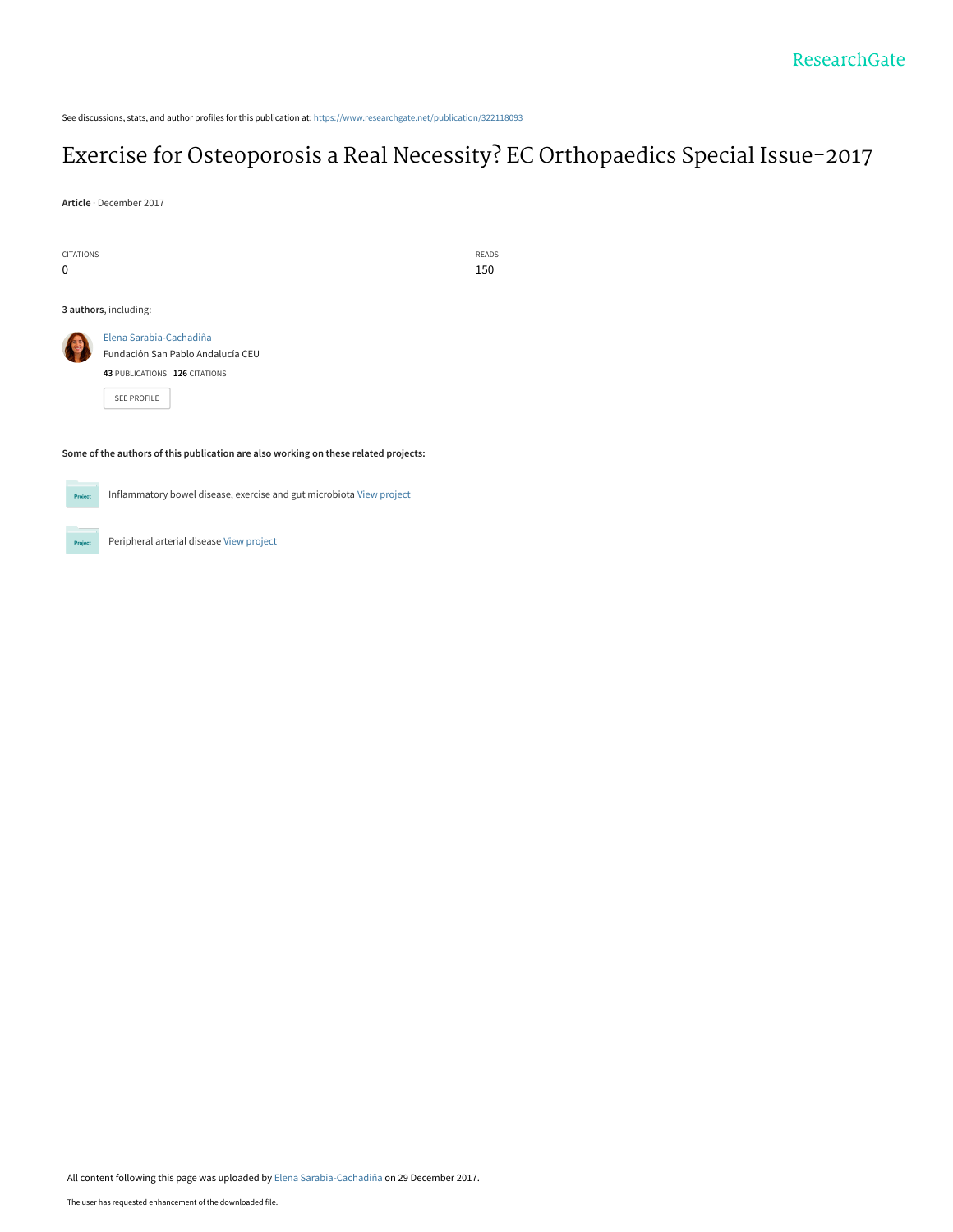# **EC Orthopaedics Special Issue - 2017**

## Exercise for Osteoporosis a Real Necessity?

### **Mr. Carlos Lloret Michán1, Mr. Manuel Martín Olvera1 and Dr. Elena Sarabia-Cachadiña2\***

*1 Professional Institute of Physical Exercise and Cancer Foundation, Spain 2 University Department of Physical Activity and Sport, Cardenal Spínola CEU, Seville, Spain*

**\*Corresponding Author:** Dr. Elena Sarabia-Cachadiña, University Department of Physical Activity and Sport, Cardenal Spínola CEU, Seville, Spain.

**Received:** November 24, 2017; **Published:** December 01, 2017

#### **Introduction**

Osteoporosis is a systemic skeletal disorder characterized by low bone mass (amount of bone) and deterioration of the microarchitecture of bone tissue (bone quality), with the consequent increase in bone fragility and greater risk of fractures [1]. It is the most common bone metabolic disease, responsible for most of the fractures occurring in people over 50 years, among which the more frequent are vertebrae fractures, distal end of the forearm and proximal end of the femur [2]. Moreover, osteoporosis is an extraordinarily prevalent disease with serious consequences; from 50 years old, a woman has a risk of almost 40% of suffering some osteoporotic fracture during the rest of her life [3].

It is widely recognised that hip and vertebral fractures are correlated with an increase in mortality [4]. Specifically, in the case of hip fractures most deaths occur in the first 3 - 6 months following that event, with 20 - 30% of them directly relates to the fracture itself [5]. In 2010 the number of deaths causally related to osteoporotic fractures was estimated at 143,000 for the entire European Union, among which 50% of those that occurred in women were due to fractures of the hip, 28% to vertebral fractures and 22% to the remaining locations [6].

Osteoporosis is known as a silent disease because it does not usually present symptoms until the bones become so weak that with an effort, a blow or a fall a fracture occurs. This causes some undesirable situations such as the majority of patients with osteoporosis remain without treatment for this condition. In fact, less than 20% of patients with a bone fragility fracture receive therapy to reduce the risk of future fractures during the year following the fracture [7]. This problem is heightened taking under consideration that once a person develops osteoporosis or suffers a fracture, the complete restoration of bone strength is unlikely due to the irreversible structural loss in the bone microarchitecture [8].

### **Risk Factors**

Bone health depends on both the amount of bone and the quality of it, and both factors together give rise to the concept of bone resistance. Consequently, the decline of these are the main causes of the onset of osteoporosis and therefore of the associated fractures. Thus, the interaction of multiple factors contributes to decrease bone health and/or increase the risk of osteoporotic fractures, including clinical, medical, behavioural, nutritional and genetic variables [9-12].

Given that, it can be said that being a woman could be classified as a risk factor itself to suffer osteoporosis and osteoporotic fractures, since the advent of menopause and the consequent decrease in the bioavailability of estrogen will result in a higher rate of bone resorption and therefore to an increase in the fragility of the bone tissue [13-15].

#### **Exercise in Osteoporosis**

In people with osteoporosis, one of the main objectives must be to carry out potentially osteogenic activities, which are an optimal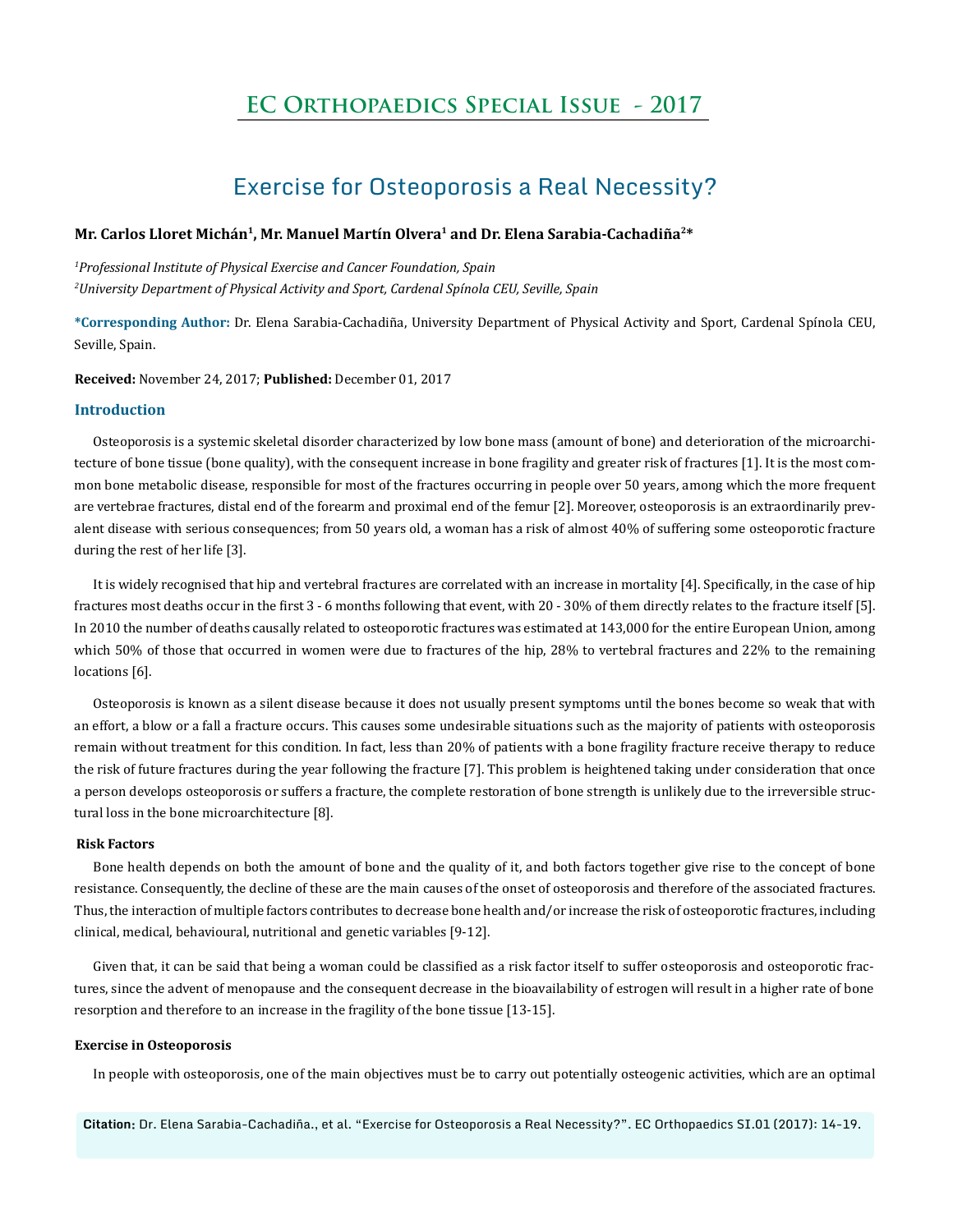#### Exercise for Osteoporosis a Real Necessity?

stimulus to promote the formation of new bone tissue or at least to stop its loss. Regarding this topic, there is a large literature that has investigated, and in many cases demonstrated, the value of physical activity and physical exercise for the improvement of bone health [16-54].

Although exercise is usually recommended for the prevention and treatment of this disease, general guidelines are often non-specific and do not take into account the individual differences in bone health, risk of fracture and functional capacity.

Regular physical activity that reaches a certain weekly volume and, above all, physical exercise have multiple health benefits, but not all types of activities and exercises are osteogenic. The widespread idea that aerobic training, such as swimming, biking or walking, is beneficial for all body systems is inconsistent with scientific evidence suggesting that none of these activities represent a significant stimulus to the bone [17-19].

On the other hand, other types of activities do have the capacity to improve bone health due to the responses generated by the magnitude, volume and frequency of the applied load or stimulus. In the 80's Lanyon and Rubin [22-24] indicated that the load should 1) be dynamic, not static 2) induce a relatively high bone deformation 3) applied quickly.

In general, randomized control trials and meta-analysis indicate that activities involving certain forms of impact through weight bearing activities, such as jumping or resistance training, alone or in combination with other types of exercise can improve the bone health of children and adolescents [26], premenopausal women [27], postmenopausal women [28] and men [29].

In addition, due to the strong association between falls and osteoporotic fractures, any exercise program designed to prevent fractures should include activities that improve muscle function, balance and gait stability, as these are the main factors to prevent falls in older adults [45,46].

Despite the lack of efficacy, the general guidelines of exercise for people with osteoporosis usually recommend modalities of moderate intensity, due to an apparent risk of fracture as a result of the use of high loads [47]. The evidence has shown the existence of a threshold of intensity that must necessarily be achieved in order for a particular activity to be an osteogenic stimulus. Thus, resistance training carried out with high loads and high-speed execution is a safe and effective stimulus for the improvement of bone health in postmenopausal women [47-49].

Moreover, beside impact and resistance training, whole body vibration seems to be an effective tool for enhancing the bone health of women with osteoporosis [50-53]. Mechanical vibration is a stimulus characterized by an oscillating movement whose intensity is determined by 2 biomechanical parameters, frequency and amplitude. The combination of these parameters determine the magnitude of the acceleration produced [51]. Although the physiological mechanisms that make whole body vibration an effective way to generate osteogenesis are not clear yet, it seems that as in resistance training, the tension caused by the external load (compression) combined with the muscle reactive forces (tension) can induce an effective stimulus to increase bone health [53]. Thus, whole body vibration training can maintain, and in some cases, improve the bone health of people with osteoporosis. Moreover, beside of being osteogenic, whole body vibration training reduce risk of falls and of osteoporotic fractures as it improves strength, functional capacity, and balance [51].

#### **Conclusion**

Given the current scientific evidence, physical exercise can be a safe and effective tool for improving the bone health of people with osteoporosis or those at risk of suffering it. However, not all types of activities are osteogenic. For this population, it is not enough to recommend exercise but the type of exercise. Impact activities, resistance training and whole body vibration are feasible tools to prevent and treat the loss of bone quantity and quality; but it might be taken under consideration that these activities must reach a minimum threshold of frequency and intensity to produce the expected results.

**Citation:** Dr. Elena Sarabia-Cachadiña., et al. "Exercise for Osteoporosis a Real Necessity?". EC Orthopaedics SI.01 (2017): 14-19.

15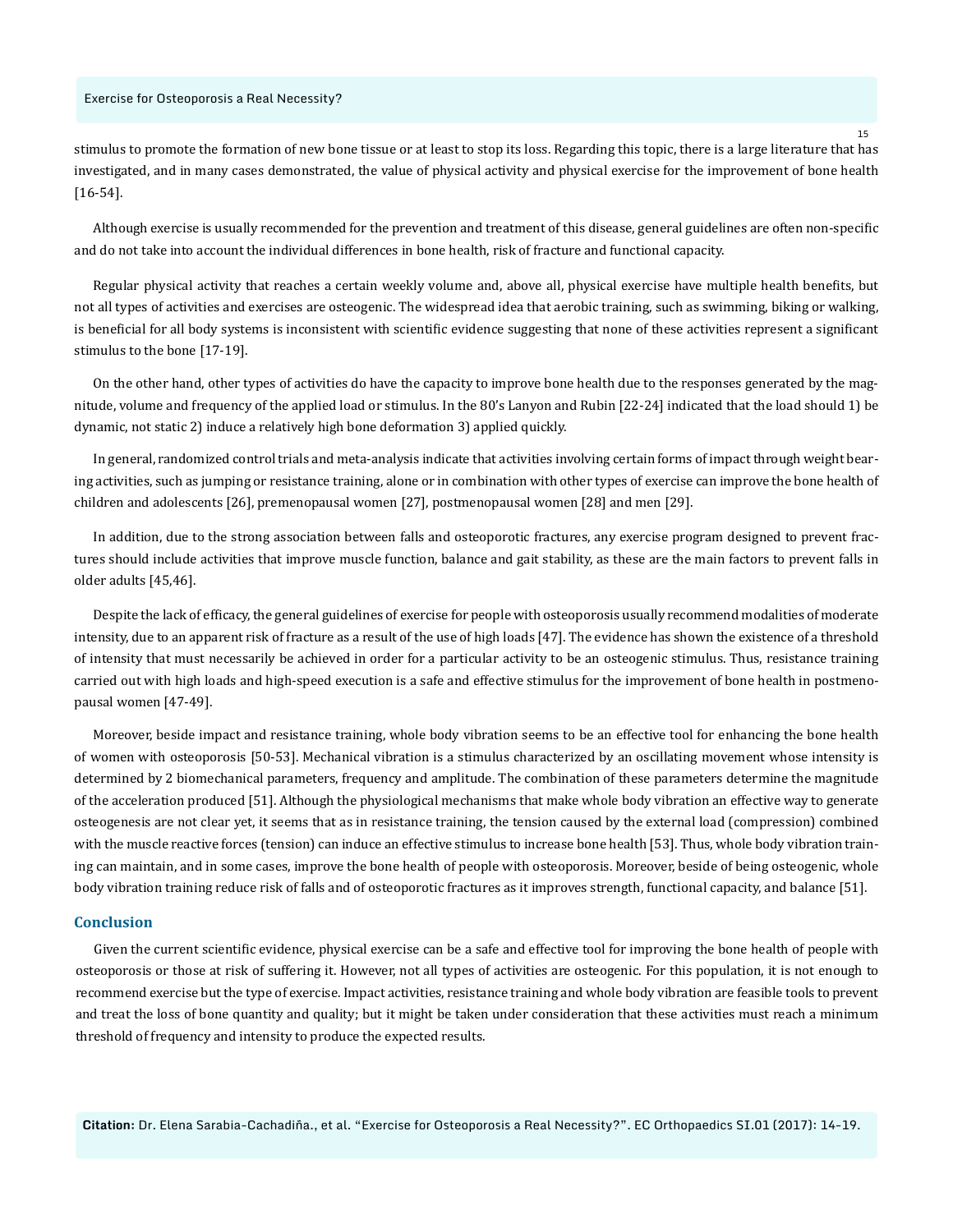#### **Bibliography**

- 1. [NIH Consensus Development Panel. "Osteoporosis Prevention, Diagnosis and Therapy".](https://www.ahcmedia.com/articles/70226-osteoporosis-prevention-diagnosis-and-therapy) *JAMA* 285 (2001): 785-795.
- 2. [Protocolos de Osteoporosis de la Sociedad Española de Medicina Interna \(SEMI\).](https://www.fesemi.org/publicaciones/semi/protocolos)
- 3. [Cummings SR and Melton LJ. "Epidemiology and outcomes of osteoporotic fractures".](https://www.ncbi.nlm.nih.gov/pubmed/12049882) *Lancet* 359.9319 (2002): 1761-1767.
- 4. Cooper C., *et al*[. "Population-based study of survival after osteoporotic fractures".](https://www.ncbi.nlm.nih.gov/pubmed/8317445) *American Journal of Epidemiology* 137.9 (1993): [1001-1005.](https://www.ncbi.nlm.nih.gov/pubmed/8317445)
- 5. Kanis JA., *et al*[. "The components of excess mortality after hip fracture".](https://www.ncbi.nlm.nih.gov/pubmed/12753862) *Bone* 32.5 (2003): 468-473.
- 6. Kanis JA., *et al*[. "The burden of fractures in the European Union in 2010".](https://www.ndorms.ox.ac.uk/publications/366439) *Osteoporosis International* 23.2 (2012): S57.
- 7. Haaland DA., *et al*[. "Closing the osteoporosis care gap: increased osteoporosis awareness among geriatrics and rehabilitation teams".](https://www.ncbi.nlm.nih.gov/pubmed/19602246) *[BMC Geriatrics](https://www.ncbi.nlm.nih.gov/pubmed/19602246)* 9 (2009): 28.
- 8. Tao B., *et al*[. "An assessment of the use of quantitative ultrasound and the Osteoporosis Self-Assessment Tool for Asians in deter](https://www.ncbi.nlm.nih.gov/pubmed/18095065)[mining the risk of nonvertebral fracture in postmenopausal Chinese women".](https://www.ncbi.nlm.nih.gov/pubmed/18095065) *Journal of Bone and Mineral Metabolism* 26.1 (2008): [60-65.](https://www.ncbi.nlm.nih.gov/pubmed/18095065)
- 9. Cummings SR., *et al*[. "Risk factors for hip fracture in white women. Study of Osteoporotic Fractures Research Group".](https://www.ncbi.nlm.nih.gov/pubmed/7862179) *New England Journal of Medicine* [332.12 \(1995\): 767-773.](https://www.ncbi.nlm.nih.gov/pubmed/7862179)
- 10. Klotzbuecher CM., *et al*[. "Patients with prior fractures have an increased risk of future fractures: a summary of the literature and](https://www.ncbi.nlm.nih.gov/pubmed/10780864)  statistical synthesis". *[Journal of Bone and Mineral Research](https://www.ncbi.nlm.nih.gov/pubmed/10780864)* 15.4 (2000): 721-739.
- 11. Albrand G., *et al*[. "Independent predictors of all osteoporosis-related fractures in healthy postmenopausal women: The OFELY](https://www.ncbi.nlm.nih.gov/pubmed/12584039)  Study". *Bone* [32.1 \(2003\): 78-85.](https://www.ncbi.nlm.nih.gov/pubmed/12584039)
- 12. [Lane NE. "Epidemiology, etiology, and diagnosis of osteoporosis".](https://www.ncbi.nlm.nih.gov/pubmed/16448873) *American Journal of Obstetrics and Gynecology* 194.2 (2006): S3- [S11.](https://www.ncbi.nlm.nih.gov/pubmed/16448873)
- 13. Garnero P., *et al*[. "Increased bone turnover in late postmenopausal women is a major determinant of osteoporosis".](https://www.ncbi.nlm.nih.gov/pubmed/8852944) *Journal of Bone [and Mineral Research](https://www.ncbi.nlm.nih.gov/pubmed/8852944)* 11 (1996): 337-349.
- 14. Ravn P., *et al*[. "Low body mass index is an important risk factor for low bone mass and increased bone loss in early postmenopausal](https://www.ncbi.nlm.nih.gov/pubmed/10469292)  [women. Early Postmenopausal Intervention Cohort \(EPIC\) study group".](https://www.ncbi.nlm.nih.gov/pubmed/10469292) *Journal of Bone and Mineral Research* 14.9 (1999): 1622- [1627.](https://www.ncbi.nlm.nih.gov/pubmed/10469292)
- 15. Cummings SR., *et al*[. "Endogenous hormones and the risk of hip and vertebral fractures among older women. Study of Osteoporotic](https://www.ncbi.nlm.nih.gov/pubmed/9731089)  Fractures Research Group". *[New England Journal of Medicine](https://www.ncbi.nlm.nih.gov/pubmed/9731089)* 339.11 (1998): 733-738.
- 16. Beck BR., *et al*[. "Exercise and Sports Science Australia \(ESSA\) position statement on exercise prescription for the prevention and](https://www.ncbi.nlm.nih.gov/pubmed/27840033)  management of osteoporosis". *[Journal of Science and Medicine in Sport](https://www.ncbi.nlm.nih.gov/pubmed/27840033)* 20.5 (2017): 438-445.
- 17. [Martyn-St James M and Carroll S. "Meta-analysis of walking for preservation of bone mineral density in postmenopausal women".](https://www.ncbi.nlm.nih.gov/pubmed/18602880)  *Bone* [43.3 \(2008\): 521-531.](https://www.ncbi.nlm.nih.gov/pubmed/18602880)
- 18. Taaffe DR., *et al*[. "Differential effects of swimming versus weight-bearing activity on bone mineral status of eumenorrheic athletes".](https://www.ncbi.nlm.nih.gov/pubmed/7610929)  *[Journal of Bone and Mineral Research](https://www.ncbi.nlm.nih.gov/pubmed/7610929)* 10.4 (1995): 586-593.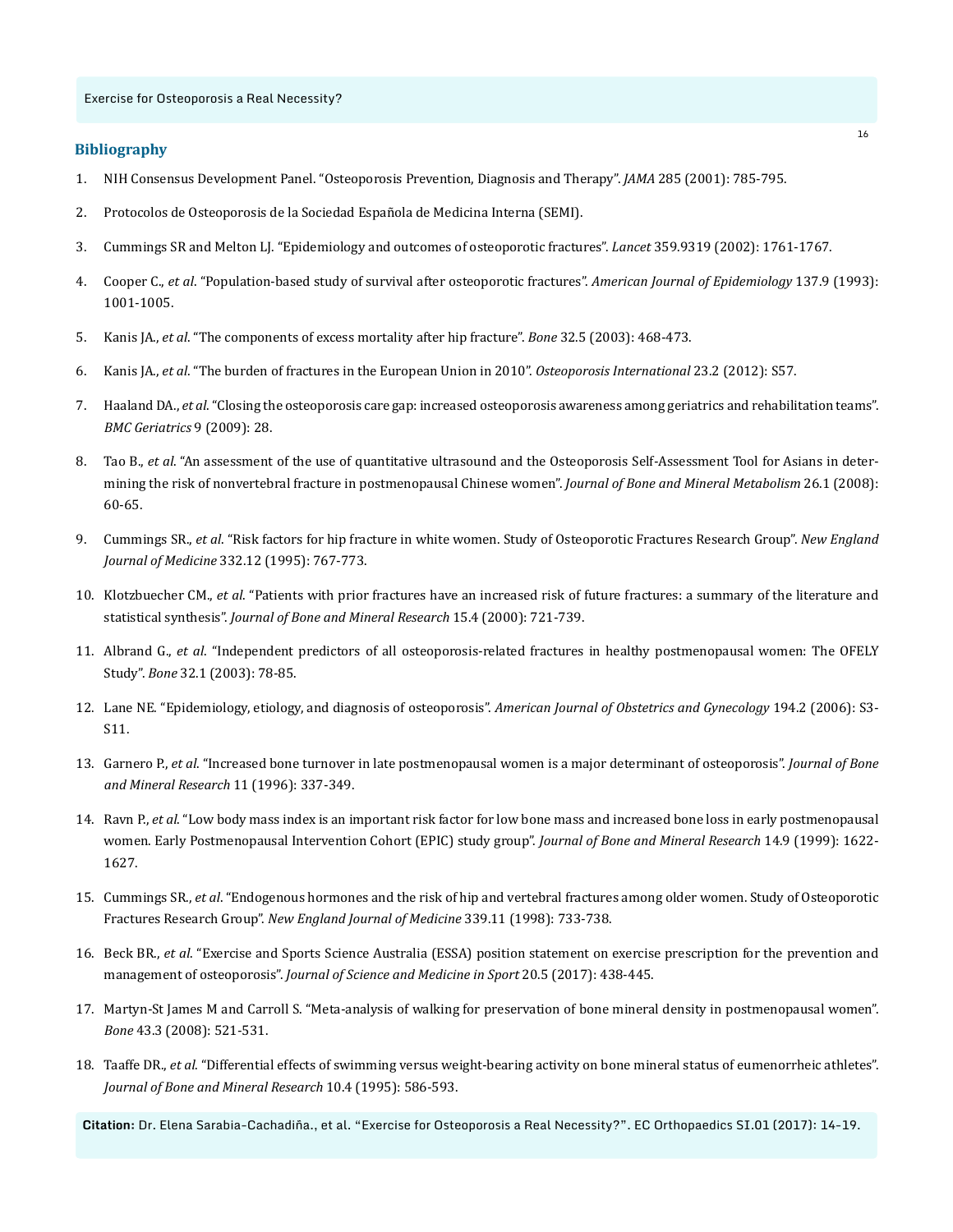- 19. Rector RS., *et al*[. "Participation in road cycling vs running is associated with lower bone mineral density in men".](https://www.ncbi.nlm.nih.gov/pubmed/18191053) *Metabolism: Clinical and Experimental* [57.2 \(2008\): 226-232.](https://www.ncbi.nlm.nih.gov/pubmed/18191053)
- 20. Borer KT., *et al*[. "Walking intensity for postmenopausal bone mineral preservation and accrual".](https://www.ncbi.nlm.nih.gov/pubmed/17686670) *Bone* 41.4 (2007): 713-721.
- 21. Sherrington C., *et al*[. "Exercise to prevent falls in older adults: an updated meta-analysis and best practice recommendations".](https://www.ncbi.nlm.nih.gov/pubmed/21632004) *New [South Wales Public Health Bulletin](https://www.ncbi.nlm.nih.gov/pubmed/21632004)* 22.3-4 (2011): 78-83.
- 22. [Lanyon L and Rubin CT. "Static vs dynamic loads as an influence on bone remodeling".](https://www.ncbi.nlm.nih.gov/pubmed/6520138) *Journal of Biomechanics* 17.12 (1984): 897- [905.](https://www.ncbi.nlm.nih.gov/pubmed/6520138)
- 23. [Rubin CT and Lanyon LE. "Regulation of bone formation by applied dynamic loads".](https://www.ncbi.nlm.nih.gov/pubmed/6699056) *Journal of Bone and Joint Surgery-American Volume* [66.3 \(1984\): 397-402.](https://www.ncbi.nlm.nih.gov/pubmed/6699056)
- 24. [Rubin CT and Lanyon LE. "Regulation of bone mass by mechanical strain magnitude".](https://www.ncbi.nlm.nih.gov/pubmed/3930039) *Calcified Tissue International* 37.4 (1985): [411-417.](https://www.ncbi.nlm.nih.gov/pubmed/3930039)
- 25. Robling AG., *et al*[. "Recovery periods restore mechanosensitivity to dynamically loaded bone".](https://www.ncbi.nlm.nih.gov/pubmed/11606612) *Journal of Experimental Biology* 204 [\(2001\): 3389-3399.](https://www.ncbi.nlm.nih.gov/pubmed/11606612)
- 26. Behringer M., *et al*[. "Effects of Weight-Bearing Activities on Bone Mineral Content and Density in Children and Adolescents: A Me](https://www.ncbi.nlm.nih.gov/pubmed/23857721)ta-Analysis". *[Journal of Bone and Mineral Research](https://www.ncbi.nlm.nih.gov/pubmed/23857721)* 29.2 (2014): 467-478.
- 27. Kelley GA., *et al*[. "Exercise and bone mineral density in premenopausal women: a meta-analysis of randomized controlled trials".](https://www.ncbi.nlm.nih.gov/pubmed/23401684)  *[International Journal of Endocrinology](https://www.ncbi.nlm.nih.gov/pubmed/23401684)* (2013): 741639.
- 28. Zhao R., *et al*[. "The effects of differing resistance training modes on the preservation of bone mineral density in postmenopausal](https://www.ncbi.nlm.nih.gov/pubmed/25603795)  women: a meta-analysis". *[Osteoporosis International](https://www.ncbi.nlm.nih.gov/pubmed/25603795)* 26.5 (2015): 1605-1618.
- 29. Kelley GA., *et al*[. "Exercise and bone mineral density in men: A meta-analysis of randomized controlled trials".](https://www.ncbi.nlm.nih.gov/pubmed/23219948) *Bone* 53.1 (2013): [103-111.](https://www.ncbi.nlm.nih.gov/pubmed/23219948)
- 30. Allison SJ., *et al*[. "The Influence of High-Impact Exercise on Cortical and Trabecular Bone Mineral Content and 3D Distribution](https://www.ncbi.nlm.nih.gov/pubmed/25753495)  [Across the Proximal Femur in Older Men: A Randomized Controlled Unilateral Intervention".](https://www.ncbi.nlm.nih.gov/pubmed/25753495) *Journal of Bone and Mineral Research* [30.9 \(2015\): 1709-1716.](https://www.ncbi.nlm.nih.gov/pubmed/25753495)
- 31. Warden SJ., *et al*[. "Physical activity when young provides lifelong benefits to cortical bone size and strength in men".](http://www.pnas.org/content/111/14/5337.abstract) *Proceedings of [the National Academy of Sciences of the United States of America](http://www.pnas.org/content/111/14/5337.abstract)* 111.14 (2014): 5337-5342.
- 32. Polidoulis I., *et al*[. "The effect of exercise on pQCT parameters of bone structure and strength in postmenopausal women--a system](https://www.ncbi.nlm.nih.gov/pubmed/21811864)[atic review and meta-analysis of randomized controlled trials".](https://www.ncbi.nlm.nih.gov/pubmed/21811864) *Osteoporosis International* 23.1 (2012): 39-51.
- 33. Steib S., *et al*[. "Dose-response relationship of resistance training in older adults: a meta-analysis".](https://www.ncbi.nlm.nih.gov/pubmed/19996996) *Medicine and Science in Sports and Exercise* [42.5 \(2010\): 902-914.](https://www.ncbi.nlm.nih.gov/pubmed/19996996)
- 34. Niu K., *et al*[. "Effect of office-based brief high-impact exercise on bone mineral density in healthy premenopausal women: the Sendai](https://www.ncbi.nlm.nih.gov/pubmed/20349354)  Bone Health Concept Study". *[Journal of Bone and Mineral Metabolism](https://www.ncbi.nlm.nih.gov/pubmed/20349354)* 28.5 (2010): 568-577.
- 35. [Bailey CA and Brooke-Wavell K. "Optimum frequency of exercise for bone health: randomised controlled trial of a high-impact uni](https://www.ncbi.nlm.nih.gov/pubmed/20004758)lateral intervention". *Bone* [46.4 \(2010\): 1043-1049.](https://www.ncbi.nlm.nih.gov/pubmed/20004758)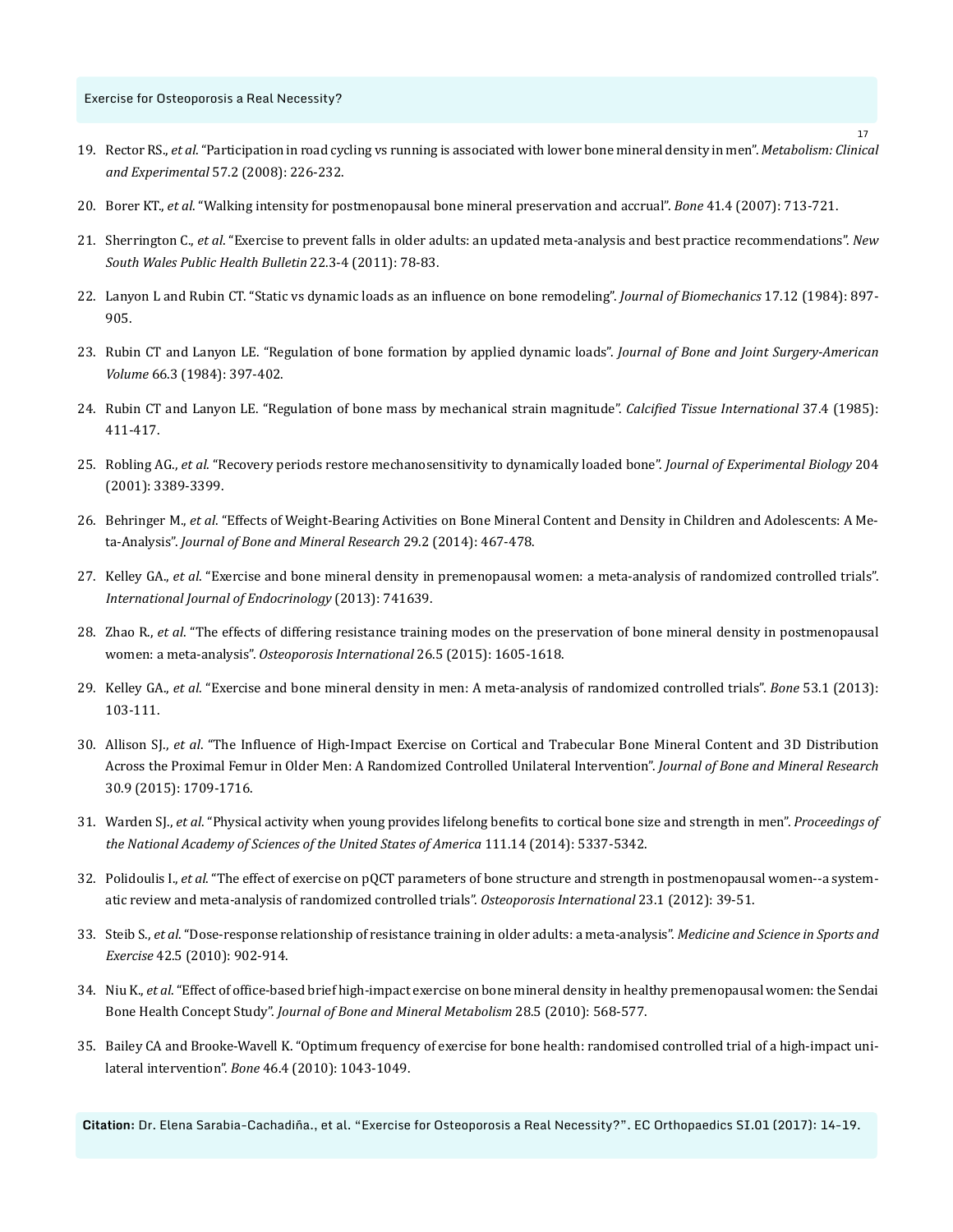- 36. Babatunde OO., *et al*[. "A meta-analysis of brief high-impact exercises for enhancing bone health in premenopausal women".](https://www.ncbi.nlm.nih.gov/pubmed/21953474) *Osteo[porosis International](https://www.ncbi.nlm.nih.gov/pubmed/21953474)* 23.1 (2012): 109-119.
- 37. [Winter D. "Human balance and posture control during standing and walking".](http://www.sciencedirect.com/science/article/pii/0966636296828499?cc%3Dy) *Gait and Posture* 3.4 (1995): 193-214.
- 38. Di Monaco M., *et al*[. "Prevalence of sarcopenia and its association with osteoporosis in 313 older women following a hip fracture".](https://www.ncbi.nlm.nih.gov/pubmed/20207030)  *[Archives of Gerontology and Geriatrics](https://www.ncbi.nlm.nih.gov/pubmed/20207030)* 52.1 (2011): 71-74.
- 39. Iolascon G., *et al*[. "Sarcopenia in women with vertebral fragility fractures".](https://www.ncbi.nlm.nih.gov/pubmed/24046029) *Aging Clinical and Experimental Research* 25 (2013): [S129-S131.](https://www.ncbi.nlm.nih.gov/pubmed/24046029)
- 40. Lach HW., *et al*[. "Falls in the elderly: reliability of a classification system".](https://www.ncbi.nlm.nih.gov/pubmed/1991951) *Journal of the American Geriatrics Society* 39.2 (1991): [197-202.](https://www.ncbi.nlm.nih.gov/pubmed/1991951)
- 41. Hsu W-L., *et al*[. "Balance control in elderly people with osteoporosis".](https://www.ncbi.nlm.nih.gov/pubmed/24650494) *Journal of the Formosan Medical Association* 113.6 (2014): [334-339.](https://www.ncbi.nlm.nih.gov/pubmed/24650494)
- 42. Sinaki M., *et al*[. "Balance disorder and increased risk of falls in osteoporosis and kyphosis: significance of kyphotic posture and](https://www.ncbi.nlm.nih.gov/pubmed/15549266)  muscle strength". *[Osteoporosis International](https://www.ncbi.nlm.nih.gov/pubmed/15549266)* 16.8 (2005): 1004-1010.
- 43. Granito RN., *et al*[. "Comparison of thoracic kyphosis degree, trunk muscle strengthand joint position sense among healthy and](https://www.ncbi.nlm.nih.gov/pubmed/21831460)  [osteoporotic elderly women: a cross-sectional preliminary study".](https://www.ncbi.nlm.nih.gov/pubmed/21831460) *Archives of Gerontology and Geriatrics* 54.2 (2012): e199-202.
- 44. Hsu WL., *et al*[. "Age-related changes in joint coordination during balance recovery".](https://www.ncbi.nlm.nih.gov/pmc/articles/PMC3705105/) *Age* 35.4 (2013): 1299-1309.
- 45. Bergland A., *et al*[. "Effect of exercise on mobility, balance, and health-related quality of life in osteoporotic women with a history of](https://www.ncbi.nlm.nih.gov/pubmed/21060992)  [vertebral fracture: a randomized, controlled trial".](https://www.ncbi.nlm.nih.gov/pubmed/21060992) *Osteoporosis International* 22.6 (2011): 1863-1871.
- 46. Burke TN., *et al*[. "Postural control in elderly women with osteoporosis: comparison of balance, strengthening and stretching exer](https://www.ncbi.nlm.nih.gov/pubmed/22498664)[cises". A randomized controlled trial".](https://www.ncbi.nlm.nih.gov/pubmed/22498664) *Clinical Rehabilitation* 26.11 (2012): 1021-1031.
- 47. Watson SL., *et al*[. "Heavy resistance training is safe and improves bone, function, and stature in postmenopausal women with low to](https://www.ncbi.nlm.nih.gov/pubmed/26243363)  [very low bone mass: novel early findings from the LIFTMOR trial".](https://www.ncbi.nlm.nih.gov/pubmed/26243363) *Osteoporosis International* 26.12 (2015): 2889-2894.
- 48. von Stengel S., *et al*[. "Differential effects of strength versus power training on bone mineral density in postmenopausal women: a](https://www.ncbi.nlm.nih.gov/pmc/articles/PMC2465172/)  2-year longitudinal study". *[British Journal of Sports Medicine](https://www.ncbi.nlm.nih.gov/pmc/articles/PMC2465172/)* 41.10 (2007): 649-655.
- 49. Mosti MP., *et al*[. "Maximal strength training in postmenopausal women with osteoporosis or osteopenia".](https://www.ncbi.nlm.nih.gov/pubmed/23287836) *Journal of Strength and Conditioning Research* [27.10 \(2013\): 2879-2886.](https://www.ncbi.nlm.nih.gov/pubmed/23287836)
- 50. Rubin C., *et al*[. "Prevention of postmenopausal bone loss by a low-magnitude, high-frequency mechanical stimuli: a clinical trial](https://www.ncbi.nlm.nih.gov/pubmed/15040821)  assessing compliance, efficacy, and safety". *[Journal of Bone and Mineral Research](https://www.ncbi.nlm.nih.gov/pubmed/15040821)* 19.3 (2004): 343-351.
- 51. Abazovic E., *et al*[. "Whole Body Vibration Training Effects on Bone Mineral Density in Postmenopausal Osteoporosis: A Review".](http://www.readcube.com/articles/10.4172/2329-9509.1000150)  *[Journal of Osteoporosis and Physical Activity](http://www.readcube.com/articles/10.4172/2329-9509.1000150)* 3.3 (2015).
- 52. Rauch F., *et al*[. "Reporting whole-body vibration intervention studies: recommendations of the International Society of Musculo](https://www.ncbi.nlm.nih.gov/pubmed/20811143)skeletal and Neuronal Interactions". *[Journal of Musculoskeletal and Neuronal Interactions](https://www.ncbi.nlm.nih.gov/pubmed/20811143)* 10.3 (2010): 193-198.
- 53. Oliveira LC., *et al*[. "Effects of whole body vibration on bone mineral density in postmenopausal women: a systematic review and](https://www.ncbi.nlm.nih.gov/pubmed/27145947)  meta-analysis". *[Osteoporosis International](https://www.ncbi.nlm.nih.gov/pubmed/27145947)* 27.10 (2016): 2913-33.